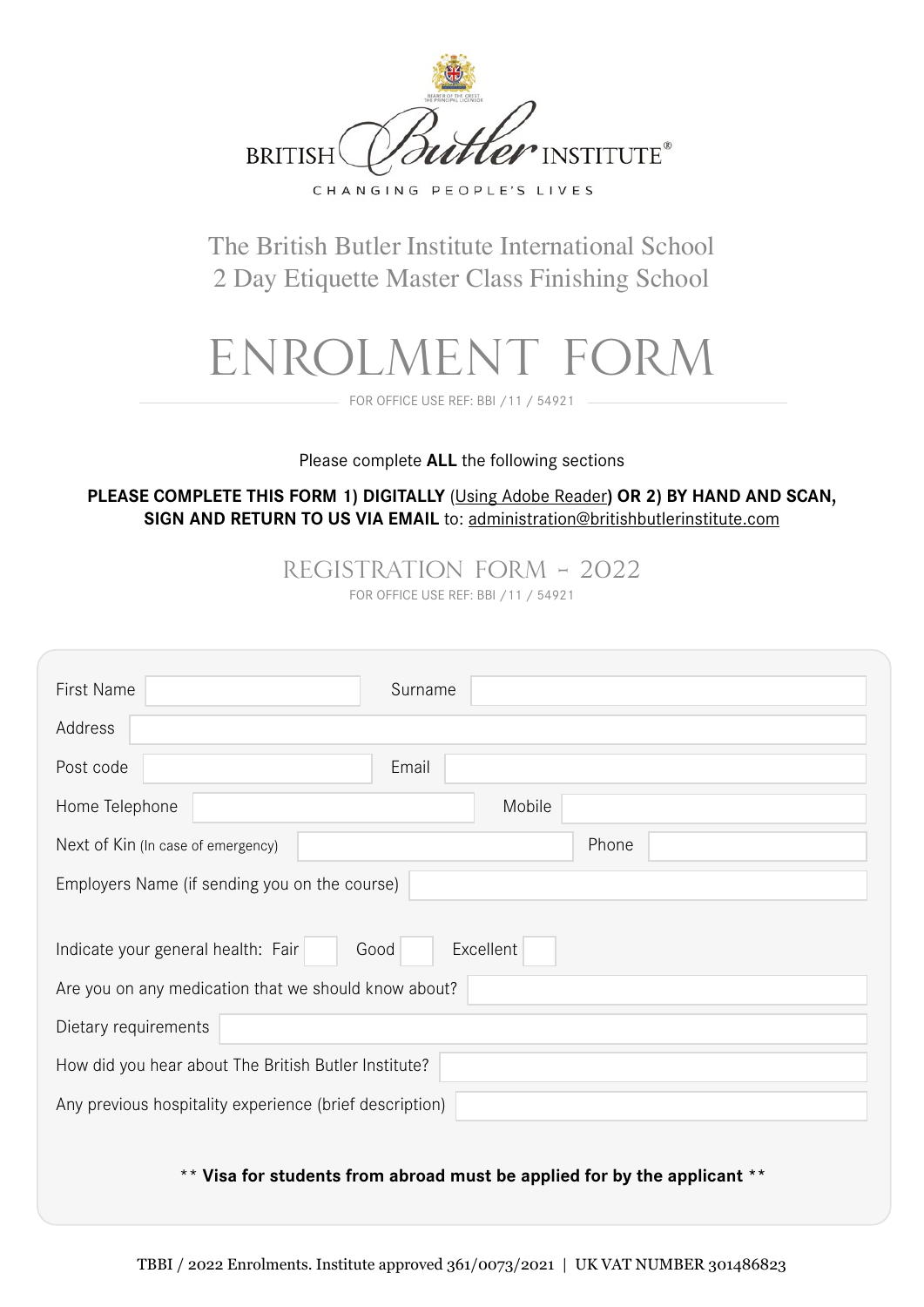

# Course VALUE & Conditions

**The two-day course value: £445 +VAT** 

*Fees are in GB Pounds inclusive and 50% deposit is required on booking, balance of fees is to be paid in full 2 weeks prior to commencement of the course. By paying for the course you accept our terms and conditions.*

# **Reclaiming VAT**

There is a possibility of reclaiming the VAT if your booking is made by a business or company. In this instance they can apply to reclaim the VAT in their registered country.

# **Included:**

- Tea, coffee, and biscuits.
- Prestigious British Butler Institute certification.
- Prestigious British Butler Institute pins.

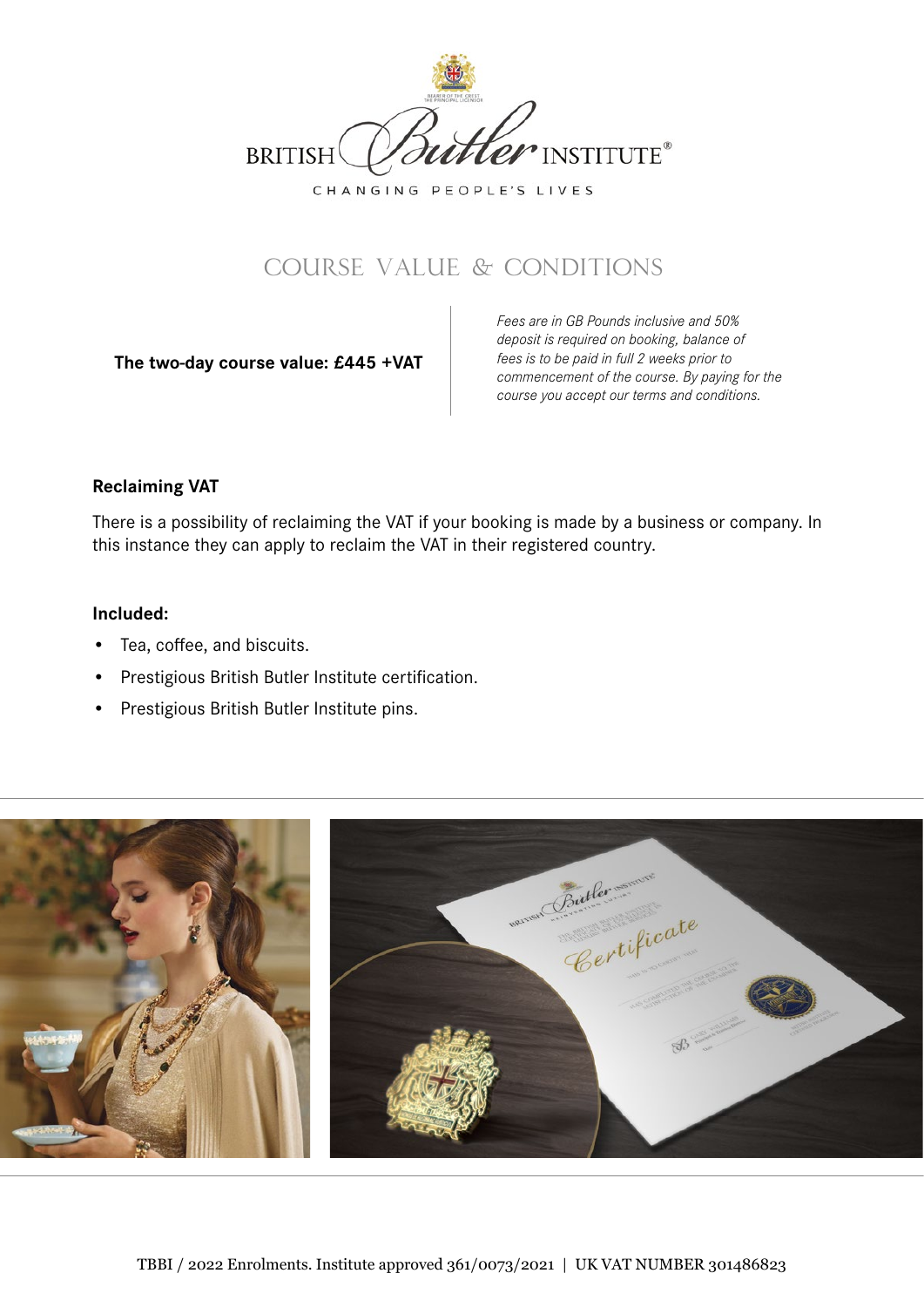

# **PAYMENTS**

You may either pay via Credit Card / Debit Card / PayPal using our on-line system or via direct transfer into the following account:

Account Name: TBBI Ltd Bank name: Lloyds Bank Account Number: 37897168 Sort Code: 309871 BIC/SWIFT CODE: LOYDGB21006 IBAN: GB16 LOYD 3098 7137897168

Bank Address: Lloyds Bank TSB, 113 – 117 Oxford Street, London W1D 2HW, United Kingdom

Money is not refundable, however - should the student leave the course due to illness or other genuine reasons they will be able to attend future courses at no extra cost for the lessons missed within a period of 12 months from the start of the course that they originally paid for. The students will not, however, be reimbursed for any expenses incurred. Deposits are non-refundable should a student decide to not attend the course, however - the deposit can be used towards the next course within a year period from date of deposit. If a student cancels a course 7 days before commencement of said course then there is no refund and the amount cannot be credited to a similar course within a year period.

# COURSE Information

### **2 Day Programmes:**

2-day programme commences on February 16 to February 17, 2022..

2-day programme commences on August 17 to August 18, 2022.

**Training Times:** Course Times: 10.30am to 4.00pm Monday to Friday.

# **Dress Code / Requirements:**

- Gentleman must wear a shirt, collar and tie, dark suit and black shoes
- Ladies must wear smart trousers/dress/skirt/shirt/jacket/blouse & low heel shoes
- Students must understand English and be over the age of 16yrs.

### **London Training Venue:**

*Taj Hotel,* 54 Buckingham Gate, London SW1E 6AF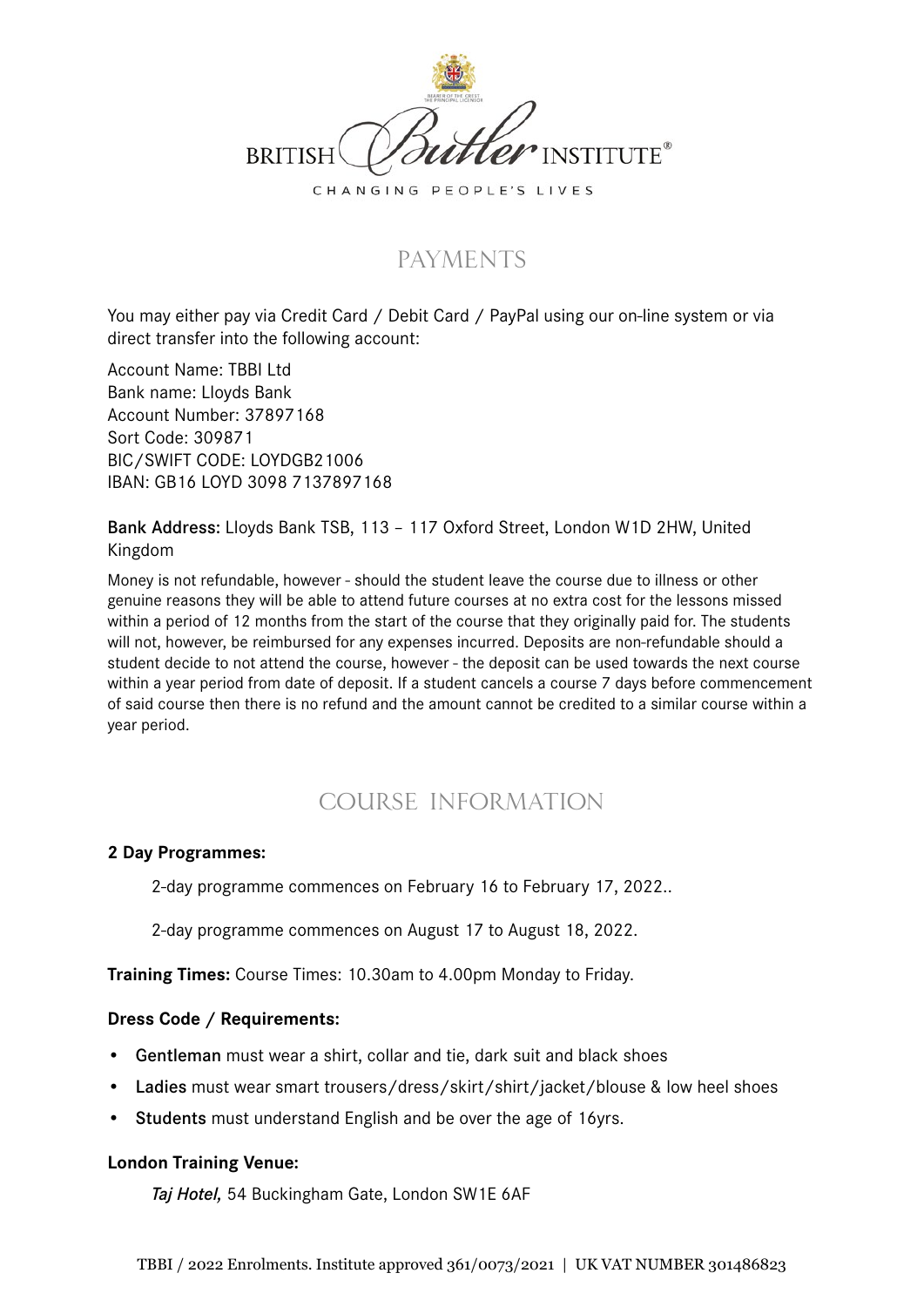



### **Accommodation:**

Accommodation is non-residential however we are here to assist you according to your personal needs and budget. There is a huge variety of accommodation to suit all budgets and as we are in central London close to Buckingham palace the choice is very wide indeed with a lot of students choosing to stay at Air B&B, guest houses, hotels to name but a few. We also work closely with *The London Agent* who assists our students with their accommodation needs according to the student's budget.

### **The London Agent:**

London based and London focused, we are your very own short let accommodation solution, at your service. With more than 30 years' experience letting London flats, we are the right people to advise and help you find your ideal accommodation. We have Studios, 1-bed, 2-bed and 3-bed flats, many within a maximum of 10 minutes' walk from the British Butler Institute. We are always ready to help you with any length of stay and budget. From enquiry, to the end of your stay in London we are only a phone call away, 24/7, and we promise to make sure your experience is nothing but straightforward and enjoyable – at the very least!

### **Contact Details:**

### Sherry Humphreys & Jennifer Bell

*Phone*: +44 (0)203 0121 809 *Mobile:* +44 (0)7963 707 175 (WhatsApp & WeChat enabled) *Email:* Sherry@thelondonagent.com / Rentals@thelondonagent.com *Web:* www.thelondonagent.co.uk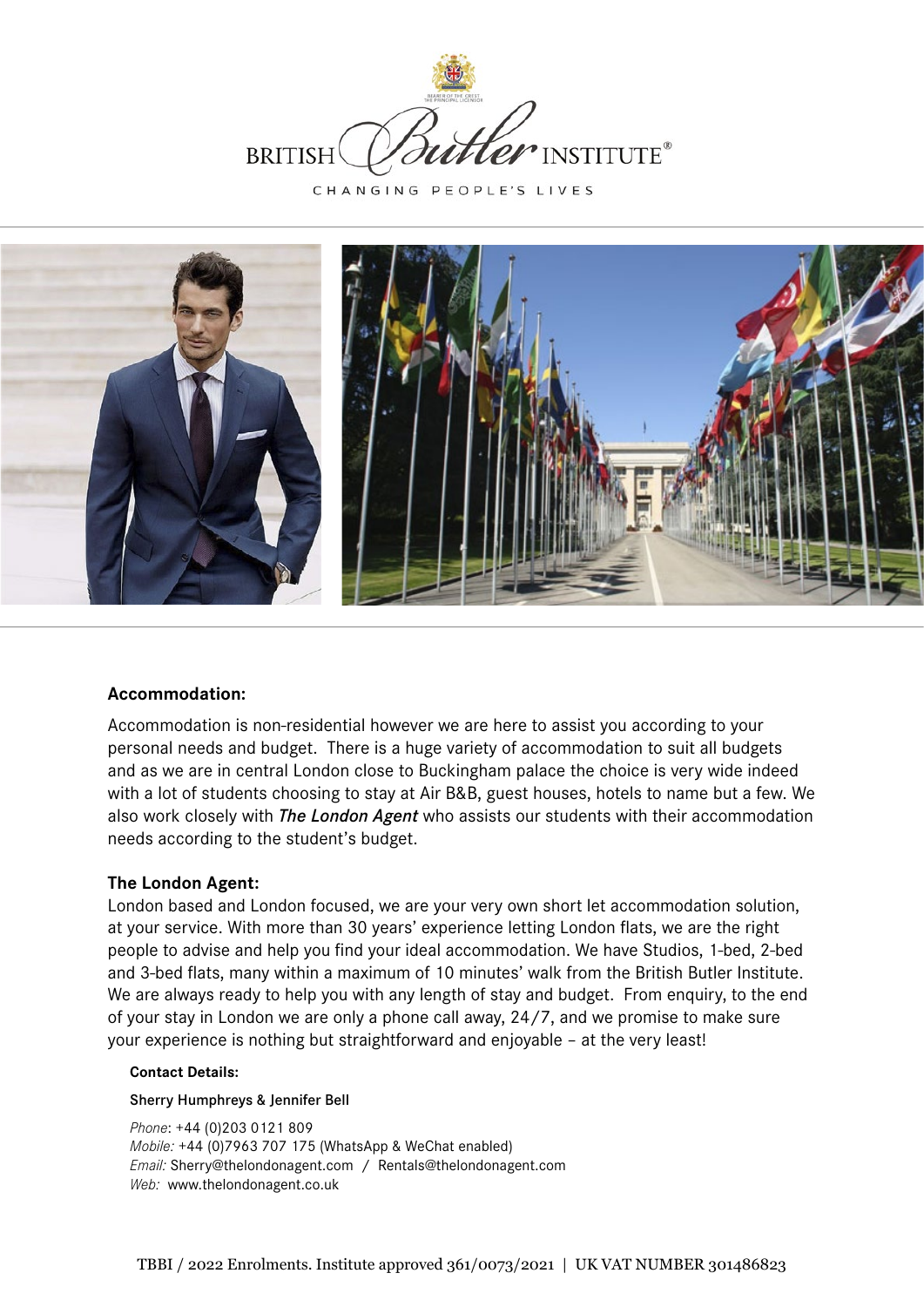

### **Closest Underground Station:**

St James Park. Walking time from St James Park tube station to 10 Grey coat Place: 8 minutes. Walking distance to Taj Hotel: 6 minutes.

### **St James's Park Underground Station:**

St James's Park is a London Underground station near St James's Park in the City of Westminster. It is served by the District and Circle Lines and is between Victoria and Westminster stations. It is in Travel card Zone 1.

You may also elect to use Victoria Underground which is approximately a 12 minute walk from the training venues.

### **Notes:**

- All students will need a notepad and pens
- No laptops, tablets or mobile phones may be switched on during class
- **• Due to past courses being full, we advise students who wish to enrol on our courses to send their application form and deposit as soon as possible. We cannot guarantee a place on this course until we receive both the enrolment form and the deposit!**

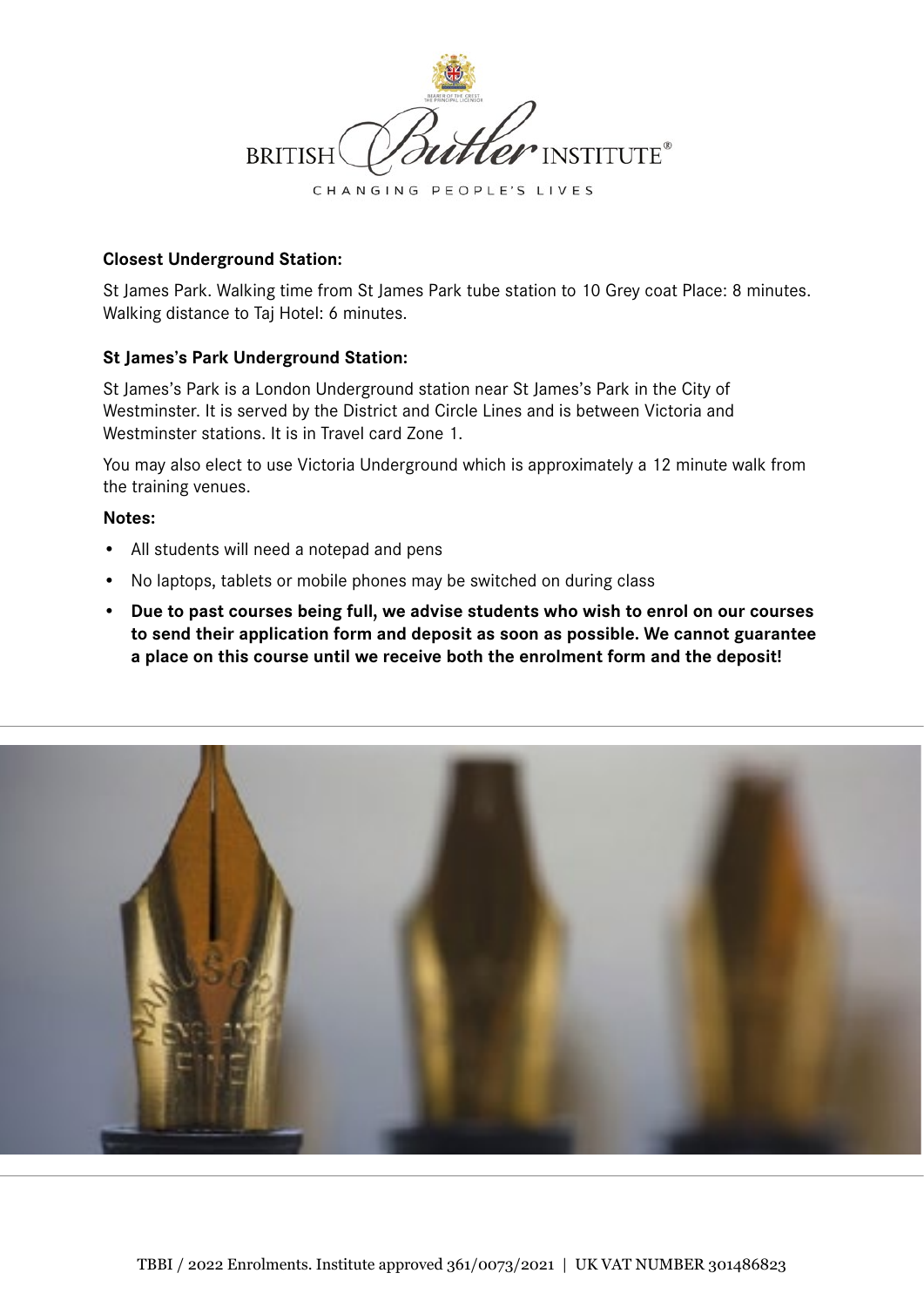

# **CONFIRMATION**

This is to confirm that these details are accurate and I commit to full attendance on savthe British Butler Institute Course and to the terms and conditions (listed below).

Once this is done Payment can be made by credit card or paypal through the website or as a direct deposit into our account. Once monies are recived an invoice and receipt will be issued.

**\*\***If payment made via direct deposit - proof of payment (50% Deposit or full amount) and this enrolment form to be emailed to administratio[n@britishbutlerinstitute.com](mailto:administration%40britishbutlerinstitute.com?subject=)**\*\***

# Rules:

- No photos or filming to be taken for whatsoever reason during class.
- Please be on-time for the lectures.
- You must attend 95% of the lectures to be awarded certification unless it is not possible due to an emergency.

# **Please select the 2022 course you wish to enrol on...**

# **- 2 Day Programmes:**

 $\Box$  February 2 day: February 16-17, 2022.

August 2 day: August 17-18, 2022

| Date | Signed             |  |
|------|--------------------|--|
|      |                    |  |
|      |                    |  |
|      | <b>SUBMIT FORM</b> |  |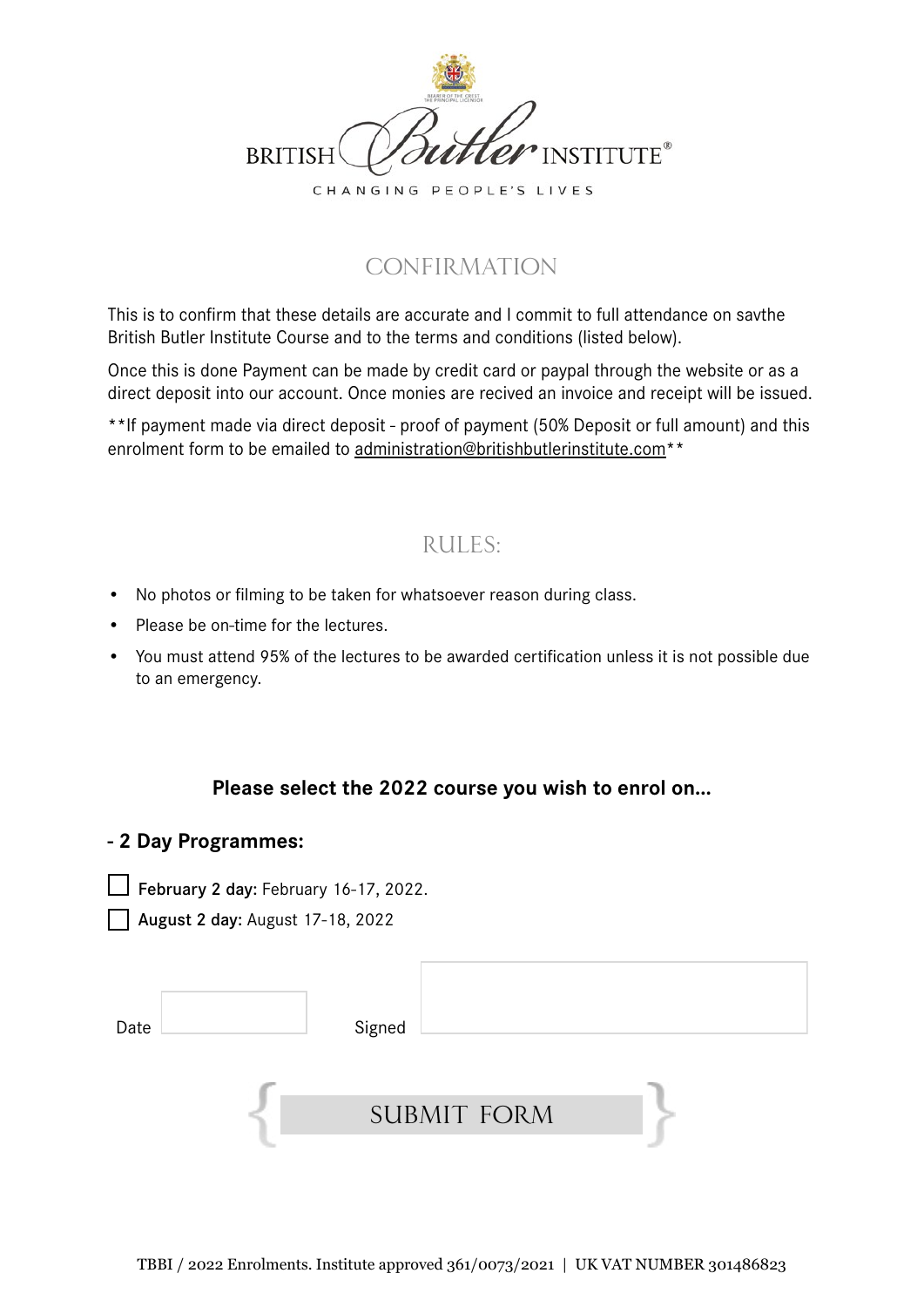

# OTHER INTERNATIONAL LOCATIONs

• Venice, Italy 2022 **Venice, Italy.** (Please visit the website for more information).

- The 10-day butler school will run from 11 – 20 January 2022 - [www.britishbutlerinstitute.com/courses/2022-venice-butler-school-10-day](https://www.britishbutlerinstitute.com/courses/2021-venice-butler-school-10-day/)

• For more information with regards courses in the following countries please email us at: [info@britishbutlerinsitute.com](mailto:info@britishbutlerinsitute.com)

# USA | THAILAND | MEXICO | DUBAI | SINGAPORE



*"If you have any questions or need any assistance please do not hesitate to contact us at your convenience. We look forward to welcoming you to our world famous courses.*

*Kindest Regards, Mr Gary Williams"* Principal, The British Butler Institute worldwide.

Email: gwilliams@britishbutlerinstitute.com

# DEFINITIONS / TERMS & CONDITIONS

#### 1 DEFINITIONS

1.1 In this contract the following definitions apply;

"Company" means The British Butler Institute, of Castlewood House, New Oxford Street, London WC1A 1DG.

"Student" means the individual who is attending a Course run by the Company.

"Training" means teaching undertaken by the Company.

"Course" means a period of time where the Company will be undertaking training of the Student.

"Relevant Course Fee" means the fee that has been agreed between the Student and the Company for the relevant Course.

Costs for accommodation and travel expenses are not included.

"Authorised Personnel of the Company" Includes all tutors including personnel employed by The British Butler Institute and also external consultants offering specific training.

1.2 Unless the context requires otherwise, references to the singular include the plural.

1.3 The headings contained in this Contract are for convenience only and do not affect their interpretation.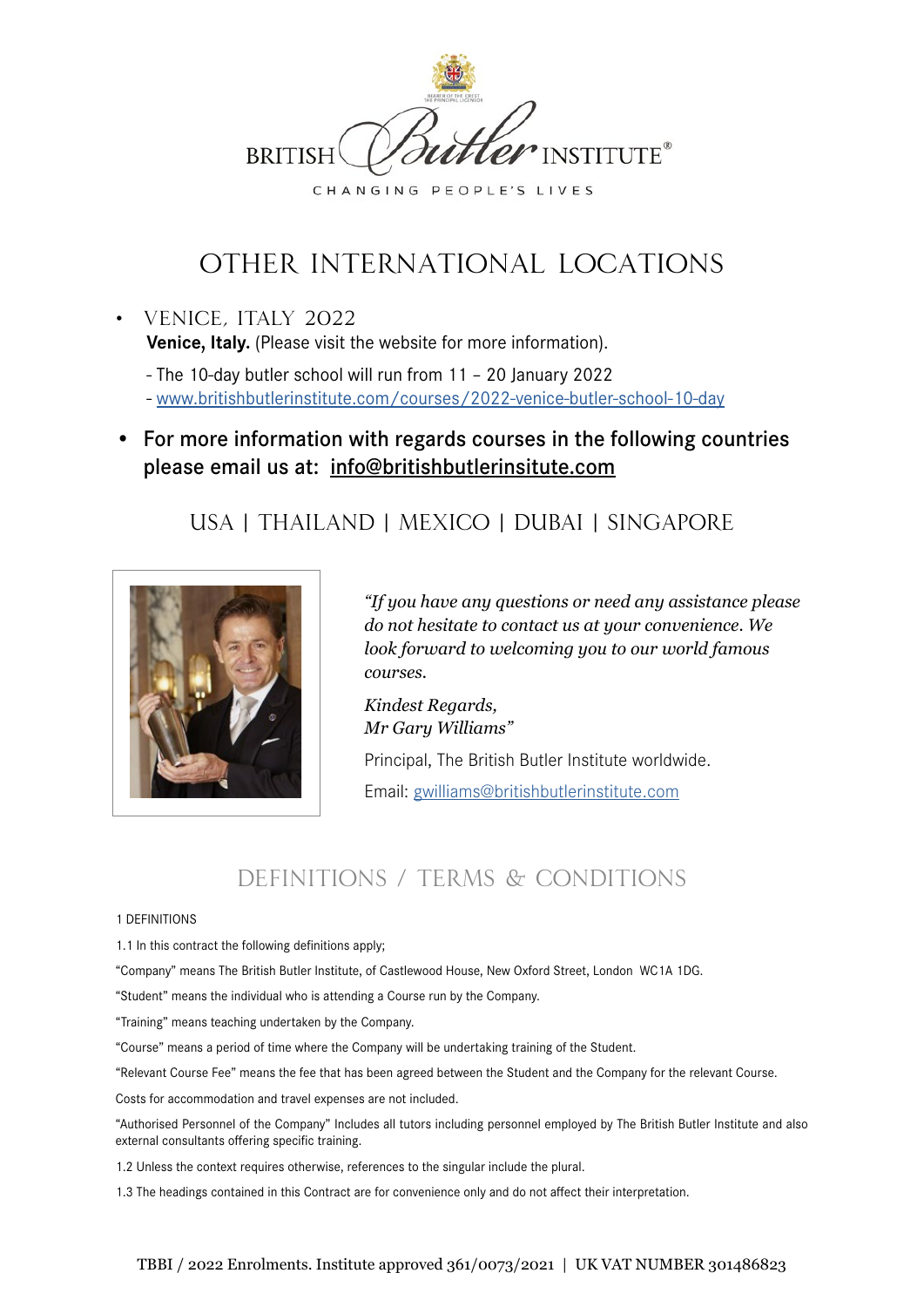

#### 2 THE CONTRACT

2.1 These terms and conditions constitute the Contract between the Company and the Student and are deemed to be accepted by receipt of a completed application form together with a deposit of the Relevant Course Fee.

#### 3 PAYMENT TERMS / CANCELLATIONS AND REFUNDS

3.1 All courses are non-residential and the Student must be Responsible for making his/her own arrangements for Accommodation and travel at his/her own expense.

3.2 Full payment of the Relevant Course Fee is required to secure a place on a course.

3.3 The Relevant Course Fee is payable in full 14 days in advance of Course start date.

3.4 Unless the Relevant Course Fee is paid in full 14 days in advance of the Course start date, the Company reserves the right to refuse admission to the Course and to allocate the place to another person.

3.5 A deposit of 50% is required with enrolment. All amounts paid are non refundable, however they can be credited towards the next similar course within a year period from the date of deposit, however if a student cancels a course 7 days before commencement then there is no refund and the amount cannot be credited to a similar course within a year period.

3.6 Photos of students will appear on our website as well as TV and other productions will be featured on our website which have been taken during the course. Should a student not wish to have photos or any other production on The British Butler Institute website, then this must be in writing before the course starts.

3.7 Should the minimum number of students not be achieved to run the course, students will be advised 3 weeks prior to the start of the course and The British Butler Institute will refund the amount paid only. No other expenses will be refunded whatsoever.

#### 4 COURSE MATERIALS AND COPYRIGHT

4.1 Course fee includes the cost of all other materials which are supplied before and during the course.

4.2 The Company is the copyright owner of all course materials with the exception of materials clearly published by third parties. The Company's copyright materials may only be used by the person attending the Course for their personal use and not be passed onto a Third Party.

4.3 The British Butler Institute has the right to change the curriculum

4.4 The course content and the trainer may vary due to unforeseen circumstances and training venue may change.

#### 5 ASSESSMENT AND CERTIFICATES

5.1 Assessment is continuous during all courses and will be conducted by Authorised Personnel of the Company. Students must reach accepted levels of skills in order to be awarded the prestigious Certification. The decision to award certificates is made by The British Butler Institute Principal and all decisions are final.

#### 6 EQUAL OPPORTUNITIES

6.1 The Company adheres to a strict Equal Opportunities Policy in the provision of its training.

#### 7 FUTURE OPPORTUNITIES

7.1 The Company does not guarantee to find a Student work following the provision of training.

7.2 If a Student seeks employment and wishes to enlist the services of The British Butler Institute they must register independently with Recruitment The British Butler Institute.

#### 8 LIABILITY

8.1 The Company shall not be liable under any circumstances for any loss, expense, damage, sickness, delay, costs or compensation (whether direct, indirect or consequential) which may be suffered or incurred by the Student arising from or in any way connected with the Company providing training. For the avoidance of doubt, the Company does not exclude liability for death or personal injury arising from its own negligence.